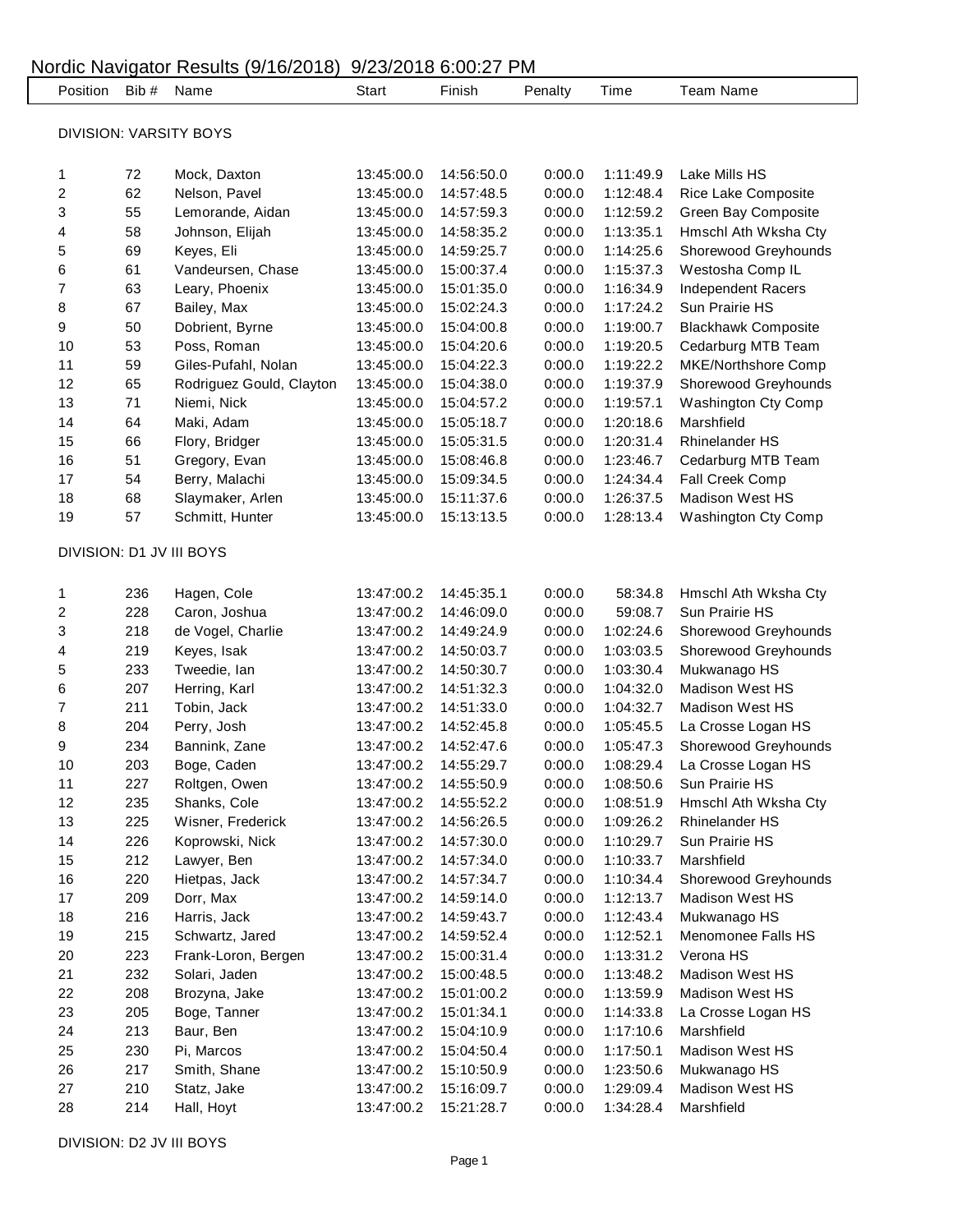## Nordic Navigator Results (9/16/2018) 9/23/2018 6:00:27 PM

| Position         | Bib #                   | $\frac{1}{2}$<br>Name | <b>Start</b> | 0, 20, 20 10 0.00. 21 1111<br>Finish | Penalty | Time      | <b>Team Name</b>            |  |  |  |
|------------------|-------------------------|-----------------------|--------------|--------------------------------------|---------|-----------|-----------------------------|--|--|--|
|                  |                         |                       |              |                                      |         |           |                             |  |  |  |
|                  |                         |                       |              |                                      |         |           |                             |  |  |  |
| 1                | 303                     | Berry, Isaiah         | 13:49:00.2   | 14:48:47.5                           | 0:00.0  | 59:47.2   | Fall Creek Comp             |  |  |  |
| 2                | 341                     | Paupore, Sam          | 13:49:00.2   | 14:49:03.1                           | 0:00.0  | 1:00:02.8 | Westosha Comp SPort         |  |  |  |
| 3                | 362                     | Osborne, Nathaniel    | 13:49:59.4   | 14:50:10.4                           | 0:00.0  | 1:00:11.0 | <b>Brookfield Composite</b> |  |  |  |
| 4                | 363                     | Frank, William        | 13:49:59.4   | 14:50:20.2                           | 0:00.0  | 1:00:20.8 | Green Bay Composite         |  |  |  |
| 5                | 364                     | Komp, Ethan           | 13:49:59.4   | 14:50:39.9                           | 0:00.0  | 1:00:40.5 | Rice Lake Composite         |  |  |  |
| 6                | 328                     | Hindman, Louis        | 13:49:00.2   | 14:49:47.2                           | 0:00.0  | 1:00:46.9 | Marquette Senior HS         |  |  |  |
| 7                | 315                     | Gargulak, Bennett     | 13:49:00.2   | 14:51:25.6                           | 0:00.0  | 1:02:25.3 | Rice Lake Composite         |  |  |  |
| 8                | 333                     | Hutchens, Emory       | 13:49:00.2   | 14:52:08.6                           | 0:00.0  | 1:03:08.3 | Cambridge HS                |  |  |  |
| 9                | 313                     | Hale, Edward          | 13:49:00.2   | 14:52:12.0                           | 0:00.0  | 1:03:11.7 | La Crosse Composite         |  |  |  |
| 10               | 339                     | Urban, Kevin          | 13:49:00.2   | 14:52:22.1                           | 0:00.0  | 1:03:21.8 | Westosha Comp IL            |  |  |  |
| 11               | 327                     | Rainer, Rider         | 13:49:00.2   | 14:54:53.0                           | 0:00.0  | 1:05:52.7 | Westosha Comp               |  |  |  |
| 12               | 320                     | Janssen, Ethan        | 13:49:00.2   | 14:55:06.5                           | 0:00.0  | 1:06:06.2 | Washington Cty Comp         |  |  |  |
| 13               | 340                     | Holm, Caden           | 13:49:00.2   | 14:55:11.3                           | 0:00.0  | 1:06:11.0 | 906 Adventure Comp          |  |  |  |
| 14               | 311                     | Keating, Zack         | 13:49:00.2   | 14:55:42.5                           | 0:00.0  | 1:06:42.2 | Janesville                  |  |  |  |
| 15               | 317                     | Johnson, Tanner       | 13:49:00.2   | 14:55:56.7                           | 0:00.0  | 1:06:56.4 | Sun Prairie Cards           |  |  |  |
| 16               | 325                     | Degenhardt, Kaden     | 13:49:00.2   | 14:56:23.6                           | 0:00.0  | 1:07:23.3 | <b>Wildlands Riders</b>     |  |  |  |
| 17               | 326                     | Molitor, Kody         | 13:49:00.2   | 14:56:56.6                           | 0:00.0  | 1:07:56.4 | Westosha Comp               |  |  |  |
| 18               | 301                     | Cramer, Ethan         | 13:49:00.2   | 14:57:41.1                           | 0:00.0  | 1:08:40.8 | <b>Blackhawk Composite</b>  |  |  |  |
| 19               | 309                     | Moore, Kaleb          | 13:49:00.2   | 14:57:52.7                           | 0:00.0  | 1:08:52.5 | Green Bay Composite         |  |  |  |
| 20               | 329                     | Clement, Wyatt        | 13:49:00.2   | 14:58:03.9                           | 0:00.0  | 1:09:03.6 | Marquette Senior HS         |  |  |  |
| 21               | 355                     | Banish, Joe           | 13:49:00.2   | 14:58:09.9                           | 0:00.0  | 1:09:09.7 | Westosha Comp               |  |  |  |
| 22               | 319                     | Thorpe, Porter        | 13:49:00.2   | 14:59:02.7                           | 0:00.0  | 1:10:02.4 | <b>Wausau East</b>          |  |  |  |
| 23               | 335                     | Andersen, Matt        | 13:49:59.4   | 15:00:05.4                           | 0:00.0  | 1:10:06.0 | Cambridge HS                |  |  |  |
| 24               | 331                     | Waldner, Dylan        | 13:49:59.4   | 15:00:53.5                           | 0:00.0  | 1:10:54.1 | Onalaska HS                 |  |  |  |
| 25               | 337                     | Breeden, Nino         | 13:49:00.2   | 15:00:03.6                           | 0:00.0  | 1:11:03.3 | Westosha Comp NPier         |  |  |  |
| 26               | 314                     | Zigler, Nolan         | 13:49:59.4   | 15:02:05.9                           | 0:00.0  | 1:12:06.5 | Pewaukee MTB                |  |  |  |
| 27               | 304                     | Moore, Christian      | 13:49:59.4   | 15:04:59.0                           | 0:00.0  | 1:14:59.6 | Fox Valley Composite        |  |  |  |
| 28               | 338                     | Kaupplia, Mason       | 13:49:59.4   | 15:05:01.3                           | 0:00.0  | 1:15:01.9 | Westosha Comp IL            |  |  |  |
| 29               | 360                     | Zondlak, Jacob        | 13:49:59.4   | 15:07:42.9                           | 0:00.0  | 1:17:43.5 | Westosha Comp NPier         |  |  |  |
| 30               | 300                     | Leland, Andrew        | 13:49:59.4   | 15:07:50.2                           | 0:00.0  | 1:17:50.8 | <b>Blackhawk Composite</b>  |  |  |  |
| 31               | 347                     | Van Straten, Theo     | 13:49:59.4   | 15:08:41.5                           | 0:00.0  | 1:18:42.1 | Green Bay Composite         |  |  |  |
| 32               | 352                     | Ladd, Remington       | 13:49:59.4   | 15:10:16.7                           | 0:00.0  | 1:20:17.3 | Rice Lake Composite         |  |  |  |
| 33               | 306                     | Carew, Ryan           | 13:49:59.4   | 15:11:52.2                           | 0:00.0  | 1:21:52.8 | Fox Valley Composite        |  |  |  |
| 34               | 334                     | Gowan, Reid           | 13:49:59.4   | 15:12:47.3                           | 0:00.0  | 1:22:47.9 | Cambridge HS                |  |  |  |
| 35               | 356                     | Watson, Reid          | 13:49:59.4   | 15:13:14.0                           | 0:00.0  | 1:23:14.6 | Cam-Rock Comp               |  |  |  |
| 36               | 318                     | Carlson, Sam          | 13:49:59.4   | 15:13:57.2                           | 0:00.0  | 1:23:57.8 | West Bend West HS           |  |  |  |
| 37               | 323                     | Hobson, Jack          | 13:49:59.4   | 15:14:08.4                           | 0:00.0  | 1:24:09.0 | Wausau Composite            |  |  |  |
| 38               | 348                     | Nimmer, Cayden        | 13:49:59.4   | 15:15:05.0                           | 5:00.0  | 1:30:05.6 | Green Bay Composite         |  |  |  |
| 39               | 302                     | Redding, Connor       | 13:49:59.4   | 15:24:57.4                           | 0:00.0  | 1:34:58.0 | <b>BGMS Acosta Comp</b>     |  |  |  |
| 40               | 310                     | Pearson, Drexler      | 13:49:00.2   | 15:14:09.5                           | 10:00.0 | 1:35:09.2 | Janesville                  |  |  |  |
|                  | DIVISION: D1 JV II BOYS |                       |              |                                      |         |           |                             |  |  |  |
|                  |                         |                       |              |                                      |         |           |                             |  |  |  |
| 1                | 512                     | Johannes, Paul        | 12:04:58.5   | 12:48:10.6                           | 0:00.0  | 43:12.1   | Hmschl Ath Wksha Cty        |  |  |  |
| 2                | 539                     | Wiese, Hugh           | 12:04:58.5   | 12:49:50.7                           | 0:00.0  | 44:52.2   | <b>Rhinelander HS</b>       |  |  |  |
| 3                | 535                     | Larson, Cade          | 12:04:58.5   | 12:50:24.2                           | 0:00.0  | 45:25.7   | <b>SPASH</b>                |  |  |  |
| 4                | 510                     | Benson, Ean           | 12:04:58.5   | 12:51:22.2                           | 0:00.0  | 46:23.7   | Hmschl Ath Wksha Cty        |  |  |  |
| 5                | 506                     | Litton, David         | 12:04:58.5   | 12:53:07.6                           | 0:00.0  | 48:09.1   | Shorewood Greyhounds        |  |  |  |
| 6                | 500                     | Saylor, Quentin       | 12:04:58.5   | 12:53:20.2                           | 0:00.0  | 48:21.7   | Lake Mills HS               |  |  |  |
| $\boldsymbol{7}$ | 502                     | Gustafson, Mason      | 12:04:58.5   | 12:53:20.8                           | 0:00.0  | 48:22.3   | Marshfield                  |  |  |  |
| 8                | 511                     | Peppel, Matthew       | 12:04:58.5   | 12:53:38.9                           | 0:00.0  | 48:40.4   | Hmschl Ath Wksha Cty        |  |  |  |
| 9                | 501                     | Tompkins, Clinton     | 12:04:58.5   | 12:55:32.1                           | 0:00.0  | 50:33.6   | Marshfield                  |  |  |  |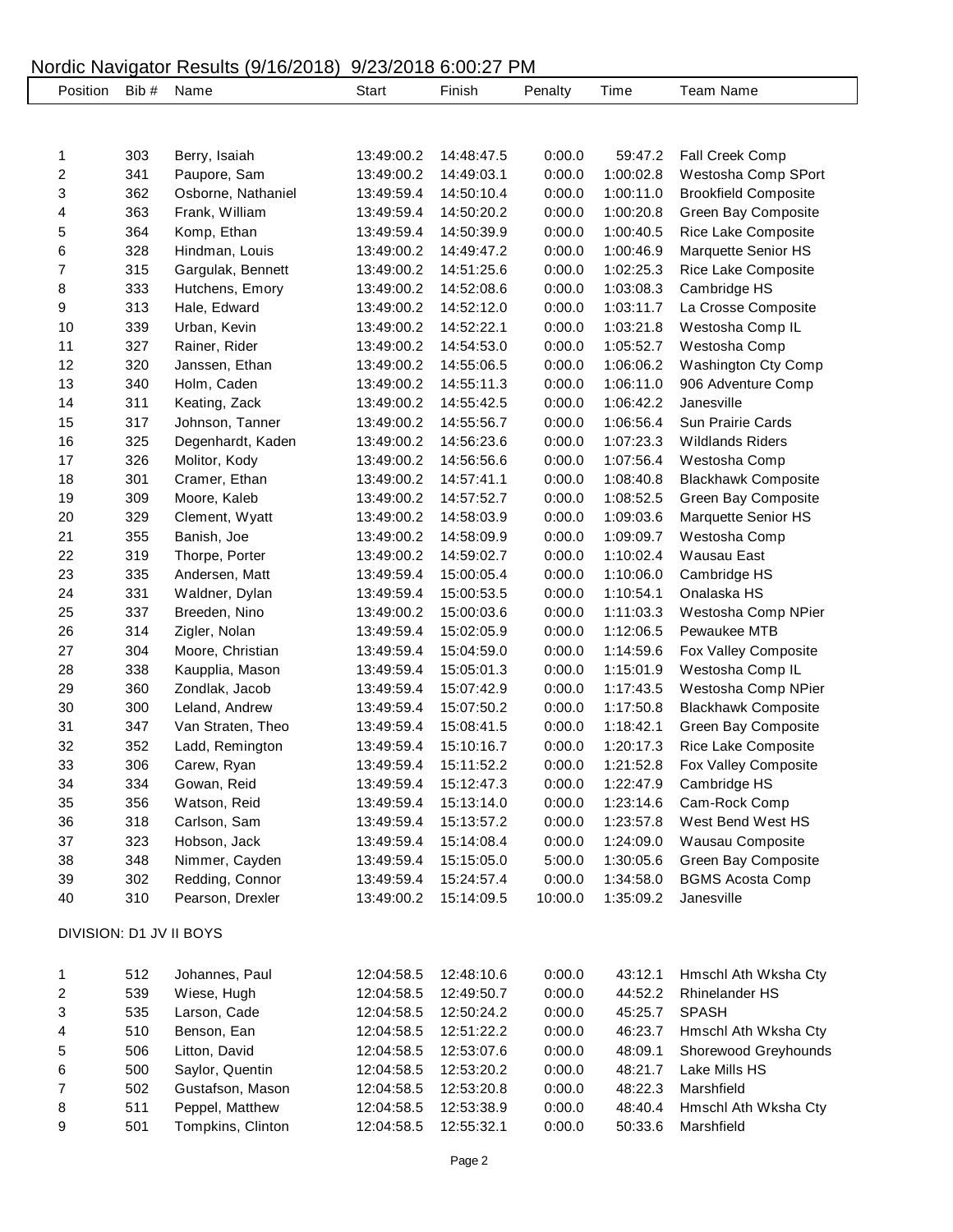## Nordic Navigator Results (9/16/2018) 9/23/2018 6:00:27 PM

 $\mathsf{L}$ 

| 518<br>10<br>Frank, Garrett<br>12:55:35.2<br>0:00.0<br>50:36.6<br>Sun Prairie HS<br>12:04:58.5<br>11<br>534<br>0:00.0<br>50:38.9<br>Ruzicka, Mark<br>12:04:58.5<br>12:55:37.5<br>Shorewood Greyhounds<br>12<br>536<br>Willkom, Ben<br>0:00.0<br>50:47.9<br>Verona HS<br>12:04:58.5<br>12:55:46.4<br>13<br>531<br>Conroy, Aidan<br>0:00.0<br>53:41.2<br>12:04:58.5<br>12:58:39.7<br>Shorewood Greyhounds<br>14<br>527<br>0:00.0<br>54:08.5<br>Verona HS<br>Durnen, Avery<br>12:04:58.5<br>12:59:07.0<br>15<br>507<br>Miller, Sean<br>0:00.0<br>55:48.5<br>12:04:58.5<br>13:00:47.0<br>Shorewood Greyhounds<br>503<br>16<br>Wiltsey, Dakota<br>0:00.0<br>55:50.0<br>12:04:58.5<br>13:00:48.5<br>Mukwanago HS<br>513<br>17<br>0:00.0<br>56:39.5<br>Verona HS<br>Owens, Ryan<br>12:04:58.5<br>13:01:38.0<br>18<br>505<br>Loduha, Louis<br>0:00.0<br>12:04:58.5<br>13:01:43.2<br>56:44.7<br>Shorewood Greyhounds<br>19<br>521<br>Mathe, Emmett<br>0:00.0<br>56:53.4<br>12:04:58.5<br>13:01:51.9<br>Mukwanago HS<br>20<br>508<br>0:00.0<br>57:57.6<br><b>SPASH</b><br>Gephardt, Adrian<br>12:04:58.5<br>13:02:56.1<br>21<br>530<br>0:00.0<br>58:28.8<br>Menomonee Falls HS<br>Kempf, Vann<br>12:04:58.5<br>13:03:27.3<br>22<br>533<br>Powers, Devin<br>0:00.0<br>Shorewood Greyhounds<br>12:04:58.5<br>13:03:43.5<br>58:45.0<br>23<br>546<br>0:00.0<br>Cera, Aidan<br>12:04:58.5<br>13:05:26.5<br>1:00:28.0<br>Menomonee Falls HS<br>24<br>528<br>0:00.0<br><b>Madison West HS</b><br>Atwood, Blair<br>12:04:58.5<br>13:06:06.3<br>1:01:07.8<br>25<br>509<br>0:00.0<br><b>SPASH</b><br>Strasman, Nathan<br>12:04:58.5<br>13:06:12.2<br>1:01:13.7<br>26<br>522<br>Gulan, Sam<br>0:00.0<br><b>SPASH</b><br>12:04:58.5<br>13:09:01.7<br>1:04:03.2<br>27<br>547<br>Worzella, Dawson<br>0:00.0<br>1:08:57.3<br><b>SPASH</b><br>12:04:58.5<br>13:13:55.8<br>28<br>543<br>Haugstad, Benjamin<br>0:00.0<br>12:04:58.5<br>13:15:42.1<br>1:10:43.6<br>Menomonee Falls HS<br>542<br>29<br>0:00.0<br>Menomonee Falls HS<br>Smith, Adley<br>12:04:58.5<br>13:23:38.6<br>1:18:40.1<br>DIVISION: D2 JV II BOYS<br>609<br>12:49:40.1<br>0:00.0<br>Lake Ctry Composite<br>1<br>Lirette, Lucas<br>12:06:01.8<br>43:38.3<br>$\overline{\mathbf{c}}$<br>648<br>0:00.0<br>44:31.8<br>MKE/Northshore Comp<br>Raasch, Auguste<br>12:06:01.8<br>12:50:33.6<br>3<br>647<br>Herrmann, Seth<br>0:00.0<br>45:08.7<br>12:06:01.8<br>12:51:10.6<br>Holmen HS<br>644<br>Gosse, Alexander<br>45:13.8<br>4<br>12:06:01.8<br>12:51:15.7<br>0:00.0<br>Wausau Composite<br>5<br>651<br>Jones, Jonathan<br>12:06:01.8<br>12:51:22.6<br>0:00.0<br>45:20.7<br>Cambridge HS<br>6<br>632<br>Mosher, Matthew<br>12:06:01.8<br>12:51:52.7<br>0:00.0<br>45:50.8<br>Fall Creek Comp<br>$\overline{7}$<br>631<br>Stokes, Scout<br>12:06:01.8<br>12:51:52.8<br>0:00.0<br>45:50.9<br>Fall Creek Comp<br>8<br>650<br>Haas, Eric<br>12:06:01.8<br>12:52:10.0<br>0:00.0<br>46:08.1<br>Cambridge HS<br>9<br>639<br>0:00.0<br>Pewaukee MTB<br>Heinemann, Jonathon<br>12:06:59.4<br>12:53:19.3<br>46:19.9<br>637<br>Olson, Jamison<br>10<br>12:06:01.8<br>12:53:05.2<br>0:00.0<br>47:03.3<br>Lake Ctry Composite<br>649<br>11<br>Karlovich, Chris<br>0:00.0<br>47:40.6<br>Cambridge HS<br>12:06:01.8<br>12:53:42.4<br>12<br>611<br>Central WI Comp<br>Blaszczak, Eric<br>12:06:01.8<br>12:53:50.3<br>0:00.0<br>47:48.4<br>13<br>0:00.0<br>646<br>Ibeling, Sam<br>12:06:01.8<br>12:53:54.5<br>47:52.7<br>Cam-Rock Comp<br>14<br>643<br>Schmitt, Skyler<br>0:00.0<br>12:06:01.8<br>12:54:08.8<br>48:06.9<br>Washington Cty Comp<br>618<br>Nest, Austin<br>0:00.0<br>15<br>12:06:01.8<br>12:54:30.7<br>48:28.8<br>Wausau Composite<br>16<br>Ruffolo, Nicolas<br>0:00.0<br>628<br>12:06:01.8<br>12:55:01.5<br>48:59.7<br>Westosha Comp SPort<br>653<br>0:00.0<br>17<br>Hodkiewicz, Sean<br>12:06:01.8<br>12:55:35.8<br>49:33.9<br>Rice Lake Composite<br>633<br>Mullen, Riley<br>12:56:35.8<br>0:00.0<br>49:36.4<br>Fall Creek Comp<br>18<br>12:06:59.4<br>645<br>0:00.0<br>19<br>Klaas, Kai<br>12:06:01.8<br>12:56:05.4<br>50:03.5<br>Cam-Rock Comp<br>20<br>629<br>Urgel de la Torre, Carlos<br>0:00.0<br><b>BGMS Acosta Comp</b><br>12:06:59.4<br>12:57:18.4<br>50:19.0<br>21<br>641<br>0:00.0<br>Savas, Noah<br>12:06:59.4<br>12:58:10.2<br>51:10.8<br>Rice Lake Composite<br>22<br>659<br>0:00.0<br>LaCrosse Central HS<br>Manock, Landon<br>12:06:59.4<br>12:58:47.3<br>51:47.8<br>23<br>661<br>0:00.0<br><b>Brookfield Composite</b><br>Then, Will<br>12:06:59.4<br>12:58:47.3<br>51:47.9<br>24<br>616<br>0:00.0<br>Skaalen, Nick<br>12:06:59.4<br>12:59:20.7<br>52:21.3<br>Washington Cty Comp<br>635<br>0:00.0<br>25<br>Romzek, Dylan<br>12:06:59.4<br>13:00:28.9<br>53:29.5<br>Fox Valley Composite<br>636<br>0:00.0<br>53:45.0<br>Janesville<br>26<br>Sherman, Landon<br>12:06:59.4<br>13:00:44.5<br>27<br>657<br>12:06:59.4<br>0:00.0<br>53:50.1<br>Westosha Comp SPort<br>Hatch, Devin<br>13:00:49.5<br>608<br>28<br>Neupert, Jack<br>12:06:01.8<br>13:00:18.5<br>0:00.0<br>54:16.6<br>Janesville<br>29<br>623<br>Smith, Zander<br>12:06:59.4<br>13:01:26.4<br>0:00.0<br>54:27.0<br>Holmen HS<br>622<br>30<br>Messerschmidt, Ethan<br>12:06:59.4<br>13:01:51.8<br>0:00.0<br>54:52.4<br><b>Brookfield Composite</b><br>31<br>603<br>Fox Valley Composite<br>Mahan, David<br>12:06:59.4<br>13:04:10.5<br>0:00.0<br>57:11.1 | Position | Bib# | Name | Start | Finish | Penalty | Time | <b>Team Name</b> |
|-----------------------------------------------------------------------------------------------------------------------------------------------------------------------------------------------------------------------------------------------------------------------------------------------------------------------------------------------------------------------------------------------------------------------------------------------------------------------------------------------------------------------------------------------------------------------------------------------------------------------------------------------------------------------------------------------------------------------------------------------------------------------------------------------------------------------------------------------------------------------------------------------------------------------------------------------------------------------------------------------------------------------------------------------------------------------------------------------------------------------------------------------------------------------------------------------------------------------------------------------------------------------------------------------------------------------------------------------------------------------------------------------------------------------------------------------------------------------------------------------------------------------------------------------------------------------------------------------------------------------------------------------------------------------------------------------------------------------------------------------------------------------------------------------------------------------------------------------------------------------------------------------------------------------------------------------------------------------------------------------------------------------------------------------------------------------------------------------------------------------------------------------------------------------------------------------------------------------------------------------------------------------------------------------------------------------------------------------------------------------------------------------------------------------------------------------------------------------------------------------------------------------------------------------------------------------------------------------------------------------------------------------------------------------------------------------------------------------------------------------------------------------------------------------------------------------------------------------------------------------------------------------------------------------------------------------------------------------------------------------------------------------------------------------------------------------------------------------------------------------------------------------------------------------------------------------------------------------------------------------------------------------------------------------------------------------------------------------------------------------------------------------------------------------------------------------------------------------------------------------------------------------------------------------------------------------------------------------------------------------------------------------------------------------------------------------------------------------------------------------------------------------------------------------------------------------------------------------------------------------------------------------------------------------------------------------------------------------------------------------------------------------------------------------------------------------------------------------------------------------------------------------------------------------------------------------------------------------------------------------------------------------------------------------------------------------------------------------------------------------------------------------------------------------------------------------------------------------------------------------------------------------------------------------------------------------------------------------------------------------------------------------------------------------------------------------------------------------------------------------------------------------------------------------------------------------------------------------------------------------------------------------------------------------------------------------------------------------------------------------------------------------------------------------------------------------------------------------------------------------------------------------------------------------------------------------------------------------------------------------------------------------------------------------------------------------------------------------------------------------|----------|------|------|-------|--------|---------|------|------------------|
|                                                                                                                                                                                                                                                                                                                                                                                                                                                                                                                                                                                                                                                                                                                                                                                                                                                                                                                                                                                                                                                                                                                                                                                                                                                                                                                                                                                                                                                                                                                                                                                                                                                                                                                                                                                                                                                                                                                                                                                                                                                                                                                                                                                                                                                                                                                                                                                                                                                                                                                                                                                                                                                                                                                                                                                                                                                                                                                                                                                                                                                                                                                                                                                                                                                                                                                                                                                                                                                                                                                                                                                                                                                                                                                                                                                                                                                                                                                                                                                                                                                                                                                                                                                                                                                                                                                                                                                                                                                                                                                                                                                                                                                                                                                                                                                                                                                                                                                                                                                                                                                                                                                                                                                                                                                                                                                                                                       |          |      |      |       |        |         |      |                  |
|                                                                                                                                                                                                                                                                                                                                                                                                                                                                                                                                                                                                                                                                                                                                                                                                                                                                                                                                                                                                                                                                                                                                                                                                                                                                                                                                                                                                                                                                                                                                                                                                                                                                                                                                                                                                                                                                                                                                                                                                                                                                                                                                                                                                                                                                                                                                                                                                                                                                                                                                                                                                                                                                                                                                                                                                                                                                                                                                                                                                                                                                                                                                                                                                                                                                                                                                                                                                                                                                                                                                                                                                                                                                                                                                                                                                                                                                                                                                                                                                                                                                                                                                                                                                                                                                                                                                                                                                                                                                                                                                                                                                                                                                                                                                                                                                                                                                                                                                                                                                                                                                                                                                                                                                                                                                                                                                                                       |          |      |      |       |        |         |      |                  |
|                                                                                                                                                                                                                                                                                                                                                                                                                                                                                                                                                                                                                                                                                                                                                                                                                                                                                                                                                                                                                                                                                                                                                                                                                                                                                                                                                                                                                                                                                                                                                                                                                                                                                                                                                                                                                                                                                                                                                                                                                                                                                                                                                                                                                                                                                                                                                                                                                                                                                                                                                                                                                                                                                                                                                                                                                                                                                                                                                                                                                                                                                                                                                                                                                                                                                                                                                                                                                                                                                                                                                                                                                                                                                                                                                                                                                                                                                                                                                                                                                                                                                                                                                                                                                                                                                                                                                                                                                                                                                                                                                                                                                                                                                                                                                                                                                                                                                                                                                                                                                                                                                                                                                                                                                                                                                                                                                                       |          |      |      |       |        |         |      |                  |
|                                                                                                                                                                                                                                                                                                                                                                                                                                                                                                                                                                                                                                                                                                                                                                                                                                                                                                                                                                                                                                                                                                                                                                                                                                                                                                                                                                                                                                                                                                                                                                                                                                                                                                                                                                                                                                                                                                                                                                                                                                                                                                                                                                                                                                                                                                                                                                                                                                                                                                                                                                                                                                                                                                                                                                                                                                                                                                                                                                                                                                                                                                                                                                                                                                                                                                                                                                                                                                                                                                                                                                                                                                                                                                                                                                                                                                                                                                                                                                                                                                                                                                                                                                                                                                                                                                                                                                                                                                                                                                                                                                                                                                                                                                                                                                                                                                                                                                                                                                                                                                                                                                                                                                                                                                                                                                                                                                       |          |      |      |       |        |         |      |                  |
|                                                                                                                                                                                                                                                                                                                                                                                                                                                                                                                                                                                                                                                                                                                                                                                                                                                                                                                                                                                                                                                                                                                                                                                                                                                                                                                                                                                                                                                                                                                                                                                                                                                                                                                                                                                                                                                                                                                                                                                                                                                                                                                                                                                                                                                                                                                                                                                                                                                                                                                                                                                                                                                                                                                                                                                                                                                                                                                                                                                                                                                                                                                                                                                                                                                                                                                                                                                                                                                                                                                                                                                                                                                                                                                                                                                                                                                                                                                                                                                                                                                                                                                                                                                                                                                                                                                                                                                                                                                                                                                                                                                                                                                                                                                                                                                                                                                                                                                                                                                                                                                                                                                                                                                                                                                                                                                                                                       |          |      |      |       |        |         |      |                  |
|                                                                                                                                                                                                                                                                                                                                                                                                                                                                                                                                                                                                                                                                                                                                                                                                                                                                                                                                                                                                                                                                                                                                                                                                                                                                                                                                                                                                                                                                                                                                                                                                                                                                                                                                                                                                                                                                                                                                                                                                                                                                                                                                                                                                                                                                                                                                                                                                                                                                                                                                                                                                                                                                                                                                                                                                                                                                                                                                                                                                                                                                                                                                                                                                                                                                                                                                                                                                                                                                                                                                                                                                                                                                                                                                                                                                                                                                                                                                                                                                                                                                                                                                                                                                                                                                                                                                                                                                                                                                                                                                                                                                                                                                                                                                                                                                                                                                                                                                                                                                                                                                                                                                                                                                                                                                                                                                                                       |          |      |      |       |        |         |      |                  |
|                                                                                                                                                                                                                                                                                                                                                                                                                                                                                                                                                                                                                                                                                                                                                                                                                                                                                                                                                                                                                                                                                                                                                                                                                                                                                                                                                                                                                                                                                                                                                                                                                                                                                                                                                                                                                                                                                                                                                                                                                                                                                                                                                                                                                                                                                                                                                                                                                                                                                                                                                                                                                                                                                                                                                                                                                                                                                                                                                                                                                                                                                                                                                                                                                                                                                                                                                                                                                                                                                                                                                                                                                                                                                                                                                                                                                                                                                                                                                                                                                                                                                                                                                                                                                                                                                                                                                                                                                                                                                                                                                                                                                                                                                                                                                                                                                                                                                                                                                                                                                                                                                                                                                                                                                                                                                                                                                                       |          |      |      |       |        |         |      |                  |
|                                                                                                                                                                                                                                                                                                                                                                                                                                                                                                                                                                                                                                                                                                                                                                                                                                                                                                                                                                                                                                                                                                                                                                                                                                                                                                                                                                                                                                                                                                                                                                                                                                                                                                                                                                                                                                                                                                                                                                                                                                                                                                                                                                                                                                                                                                                                                                                                                                                                                                                                                                                                                                                                                                                                                                                                                                                                                                                                                                                                                                                                                                                                                                                                                                                                                                                                                                                                                                                                                                                                                                                                                                                                                                                                                                                                                                                                                                                                                                                                                                                                                                                                                                                                                                                                                                                                                                                                                                                                                                                                                                                                                                                                                                                                                                                                                                                                                                                                                                                                                                                                                                                                                                                                                                                                                                                                                                       |          |      |      |       |        |         |      |                  |
|                                                                                                                                                                                                                                                                                                                                                                                                                                                                                                                                                                                                                                                                                                                                                                                                                                                                                                                                                                                                                                                                                                                                                                                                                                                                                                                                                                                                                                                                                                                                                                                                                                                                                                                                                                                                                                                                                                                                                                                                                                                                                                                                                                                                                                                                                                                                                                                                                                                                                                                                                                                                                                                                                                                                                                                                                                                                                                                                                                                                                                                                                                                                                                                                                                                                                                                                                                                                                                                                                                                                                                                                                                                                                                                                                                                                                                                                                                                                                                                                                                                                                                                                                                                                                                                                                                                                                                                                                                                                                                                                                                                                                                                                                                                                                                                                                                                                                                                                                                                                                                                                                                                                                                                                                                                                                                                                                                       |          |      |      |       |        |         |      |                  |
|                                                                                                                                                                                                                                                                                                                                                                                                                                                                                                                                                                                                                                                                                                                                                                                                                                                                                                                                                                                                                                                                                                                                                                                                                                                                                                                                                                                                                                                                                                                                                                                                                                                                                                                                                                                                                                                                                                                                                                                                                                                                                                                                                                                                                                                                                                                                                                                                                                                                                                                                                                                                                                                                                                                                                                                                                                                                                                                                                                                                                                                                                                                                                                                                                                                                                                                                                                                                                                                                                                                                                                                                                                                                                                                                                                                                                                                                                                                                                                                                                                                                                                                                                                                                                                                                                                                                                                                                                                                                                                                                                                                                                                                                                                                                                                                                                                                                                                                                                                                                                                                                                                                                                                                                                                                                                                                                                                       |          |      |      |       |        |         |      |                  |
|                                                                                                                                                                                                                                                                                                                                                                                                                                                                                                                                                                                                                                                                                                                                                                                                                                                                                                                                                                                                                                                                                                                                                                                                                                                                                                                                                                                                                                                                                                                                                                                                                                                                                                                                                                                                                                                                                                                                                                                                                                                                                                                                                                                                                                                                                                                                                                                                                                                                                                                                                                                                                                                                                                                                                                                                                                                                                                                                                                                                                                                                                                                                                                                                                                                                                                                                                                                                                                                                                                                                                                                                                                                                                                                                                                                                                                                                                                                                                                                                                                                                                                                                                                                                                                                                                                                                                                                                                                                                                                                                                                                                                                                                                                                                                                                                                                                                                                                                                                                                                                                                                                                                                                                                                                                                                                                                                                       |          |      |      |       |        |         |      |                  |
|                                                                                                                                                                                                                                                                                                                                                                                                                                                                                                                                                                                                                                                                                                                                                                                                                                                                                                                                                                                                                                                                                                                                                                                                                                                                                                                                                                                                                                                                                                                                                                                                                                                                                                                                                                                                                                                                                                                                                                                                                                                                                                                                                                                                                                                                                                                                                                                                                                                                                                                                                                                                                                                                                                                                                                                                                                                                                                                                                                                                                                                                                                                                                                                                                                                                                                                                                                                                                                                                                                                                                                                                                                                                                                                                                                                                                                                                                                                                                                                                                                                                                                                                                                                                                                                                                                                                                                                                                                                                                                                                                                                                                                                                                                                                                                                                                                                                                                                                                                                                                                                                                                                                                                                                                                                                                                                                                                       |          |      |      |       |        |         |      |                  |
|                                                                                                                                                                                                                                                                                                                                                                                                                                                                                                                                                                                                                                                                                                                                                                                                                                                                                                                                                                                                                                                                                                                                                                                                                                                                                                                                                                                                                                                                                                                                                                                                                                                                                                                                                                                                                                                                                                                                                                                                                                                                                                                                                                                                                                                                                                                                                                                                                                                                                                                                                                                                                                                                                                                                                                                                                                                                                                                                                                                                                                                                                                                                                                                                                                                                                                                                                                                                                                                                                                                                                                                                                                                                                                                                                                                                                                                                                                                                                                                                                                                                                                                                                                                                                                                                                                                                                                                                                                                                                                                                                                                                                                                                                                                                                                                                                                                                                                                                                                                                                                                                                                                                                                                                                                                                                                                                                                       |          |      |      |       |        |         |      |                  |
|                                                                                                                                                                                                                                                                                                                                                                                                                                                                                                                                                                                                                                                                                                                                                                                                                                                                                                                                                                                                                                                                                                                                                                                                                                                                                                                                                                                                                                                                                                                                                                                                                                                                                                                                                                                                                                                                                                                                                                                                                                                                                                                                                                                                                                                                                                                                                                                                                                                                                                                                                                                                                                                                                                                                                                                                                                                                                                                                                                                                                                                                                                                                                                                                                                                                                                                                                                                                                                                                                                                                                                                                                                                                                                                                                                                                                                                                                                                                                                                                                                                                                                                                                                                                                                                                                                                                                                                                                                                                                                                                                                                                                                                                                                                                                                                                                                                                                                                                                                                                                                                                                                                                                                                                                                                                                                                                                                       |          |      |      |       |        |         |      |                  |
|                                                                                                                                                                                                                                                                                                                                                                                                                                                                                                                                                                                                                                                                                                                                                                                                                                                                                                                                                                                                                                                                                                                                                                                                                                                                                                                                                                                                                                                                                                                                                                                                                                                                                                                                                                                                                                                                                                                                                                                                                                                                                                                                                                                                                                                                                                                                                                                                                                                                                                                                                                                                                                                                                                                                                                                                                                                                                                                                                                                                                                                                                                                                                                                                                                                                                                                                                                                                                                                                                                                                                                                                                                                                                                                                                                                                                                                                                                                                                                                                                                                                                                                                                                                                                                                                                                                                                                                                                                                                                                                                                                                                                                                                                                                                                                                                                                                                                                                                                                                                                                                                                                                                                                                                                                                                                                                                                                       |          |      |      |       |        |         |      |                  |
|                                                                                                                                                                                                                                                                                                                                                                                                                                                                                                                                                                                                                                                                                                                                                                                                                                                                                                                                                                                                                                                                                                                                                                                                                                                                                                                                                                                                                                                                                                                                                                                                                                                                                                                                                                                                                                                                                                                                                                                                                                                                                                                                                                                                                                                                                                                                                                                                                                                                                                                                                                                                                                                                                                                                                                                                                                                                                                                                                                                                                                                                                                                                                                                                                                                                                                                                                                                                                                                                                                                                                                                                                                                                                                                                                                                                                                                                                                                                                                                                                                                                                                                                                                                                                                                                                                                                                                                                                                                                                                                                                                                                                                                                                                                                                                                                                                                                                                                                                                                                                                                                                                                                                                                                                                                                                                                                                                       |          |      |      |       |        |         |      |                  |
|                                                                                                                                                                                                                                                                                                                                                                                                                                                                                                                                                                                                                                                                                                                                                                                                                                                                                                                                                                                                                                                                                                                                                                                                                                                                                                                                                                                                                                                                                                                                                                                                                                                                                                                                                                                                                                                                                                                                                                                                                                                                                                                                                                                                                                                                                                                                                                                                                                                                                                                                                                                                                                                                                                                                                                                                                                                                                                                                                                                                                                                                                                                                                                                                                                                                                                                                                                                                                                                                                                                                                                                                                                                                                                                                                                                                                                                                                                                                                                                                                                                                                                                                                                                                                                                                                                                                                                                                                                                                                                                                                                                                                                                                                                                                                                                                                                                                                                                                                                                                                                                                                                                                                                                                                                                                                                                                                                       |          |      |      |       |        |         |      |                  |
|                                                                                                                                                                                                                                                                                                                                                                                                                                                                                                                                                                                                                                                                                                                                                                                                                                                                                                                                                                                                                                                                                                                                                                                                                                                                                                                                                                                                                                                                                                                                                                                                                                                                                                                                                                                                                                                                                                                                                                                                                                                                                                                                                                                                                                                                                                                                                                                                                                                                                                                                                                                                                                                                                                                                                                                                                                                                                                                                                                                                                                                                                                                                                                                                                                                                                                                                                                                                                                                                                                                                                                                                                                                                                                                                                                                                                                                                                                                                                                                                                                                                                                                                                                                                                                                                                                                                                                                                                                                                                                                                                                                                                                                                                                                                                                                                                                                                                                                                                                                                                                                                                                                                                                                                                                                                                                                                                                       |          |      |      |       |        |         |      |                  |
|                                                                                                                                                                                                                                                                                                                                                                                                                                                                                                                                                                                                                                                                                                                                                                                                                                                                                                                                                                                                                                                                                                                                                                                                                                                                                                                                                                                                                                                                                                                                                                                                                                                                                                                                                                                                                                                                                                                                                                                                                                                                                                                                                                                                                                                                                                                                                                                                                                                                                                                                                                                                                                                                                                                                                                                                                                                                                                                                                                                                                                                                                                                                                                                                                                                                                                                                                                                                                                                                                                                                                                                                                                                                                                                                                                                                                                                                                                                                                                                                                                                                                                                                                                                                                                                                                                                                                                                                                                                                                                                                                                                                                                                                                                                                                                                                                                                                                                                                                                                                                                                                                                                                                                                                                                                                                                                                                                       |          |      |      |       |        |         |      |                  |
|                                                                                                                                                                                                                                                                                                                                                                                                                                                                                                                                                                                                                                                                                                                                                                                                                                                                                                                                                                                                                                                                                                                                                                                                                                                                                                                                                                                                                                                                                                                                                                                                                                                                                                                                                                                                                                                                                                                                                                                                                                                                                                                                                                                                                                                                                                                                                                                                                                                                                                                                                                                                                                                                                                                                                                                                                                                                                                                                                                                                                                                                                                                                                                                                                                                                                                                                                                                                                                                                                                                                                                                                                                                                                                                                                                                                                                                                                                                                                                                                                                                                                                                                                                                                                                                                                                                                                                                                                                                                                                                                                                                                                                                                                                                                                                                                                                                                                                                                                                                                                                                                                                                                                                                                                                                                                                                                                                       |          |      |      |       |        |         |      |                  |
|                                                                                                                                                                                                                                                                                                                                                                                                                                                                                                                                                                                                                                                                                                                                                                                                                                                                                                                                                                                                                                                                                                                                                                                                                                                                                                                                                                                                                                                                                                                                                                                                                                                                                                                                                                                                                                                                                                                                                                                                                                                                                                                                                                                                                                                                                                                                                                                                                                                                                                                                                                                                                                                                                                                                                                                                                                                                                                                                                                                                                                                                                                                                                                                                                                                                                                                                                                                                                                                                                                                                                                                                                                                                                                                                                                                                                                                                                                                                                                                                                                                                                                                                                                                                                                                                                                                                                                                                                                                                                                                                                                                                                                                                                                                                                                                                                                                                                                                                                                                                                                                                                                                                                                                                                                                                                                                                                                       |          |      |      |       |        |         |      |                  |
|                                                                                                                                                                                                                                                                                                                                                                                                                                                                                                                                                                                                                                                                                                                                                                                                                                                                                                                                                                                                                                                                                                                                                                                                                                                                                                                                                                                                                                                                                                                                                                                                                                                                                                                                                                                                                                                                                                                                                                                                                                                                                                                                                                                                                                                                                                                                                                                                                                                                                                                                                                                                                                                                                                                                                                                                                                                                                                                                                                                                                                                                                                                                                                                                                                                                                                                                                                                                                                                                                                                                                                                                                                                                                                                                                                                                                                                                                                                                                                                                                                                                                                                                                                                                                                                                                                                                                                                                                                                                                                                                                                                                                                                                                                                                                                                                                                                                                                                                                                                                                                                                                                                                                                                                                                                                                                                                                                       |          |      |      |       |        |         |      |                  |
|                                                                                                                                                                                                                                                                                                                                                                                                                                                                                                                                                                                                                                                                                                                                                                                                                                                                                                                                                                                                                                                                                                                                                                                                                                                                                                                                                                                                                                                                                                                                                                                                                                                                                                                                                                                                                                                                                                                                                                                                                                                                                                                                                                                                                                                                                                                                                                                                                                                                                                                                                                                                                                                                                                                                                                                                                                                                                                                                                                                                                                                                                                                                                                                                                                                                                                                                                                                                                                                                                                                                                                                                                                                                                                                                                                                                                                                                                                                                                                                                                                                                                                                                                                                                                                                                                                                                                                                                                                                                                                                                                                                                                                                                                                                                                                                                                                                                                                                                                                                                                                                                                                                                                                                                                                                                                                                                                                       |          |      |      |       |        |         |      |                  |
|                                                                                                                                                                                                                                                                                                                                                                                                                                                                                                                                                                                                                                                                                                                                                                                                                                                                                                                                                                                                                                                                                                                                                                                                                                                                                                                                                                                                                                                                                                                                                                                                                                                                                                                                                                                                                                                                                                                                                                                                                                                                                                                                                                                                                                                                                                                                                                                                                                                                                                                                                                                                                                                                                                                                                                                                                                                                                                                                                                                                                                                                                                                                                                                                                                                                                                                                                                                                                                                                                                                                                                                                                                                                                                                                                                                                                                                                                                                                                                                                                                                                                                                                                                                                                                                                                                                                                                                                                                                                                                                                                                                                                                                                                                                                                                                                                                                                                                                                                                                                                                                                                                                                                                                                                                                                                                                                                                       |          |      |      |       |        |         |      |                  |
|                                                                                                                                                                                                                                                                                                                                                                                                                                                                                                                                                                                                                                                                                                                                                                                                                                                                                                                                                                                                                                                                                                                                                                                                                                                                                                                                                                                                                                                                                                                                                                                                                                                                                                                                                                                                                                                                                                                                                                                                                                                                                                                                                                                                                                                                                                                                                                                                                                                                                                                                                                                                                                                                                                                                                                                                                                                                                                                                                                                                                                                                                                                                                                                                                                                                                                                                                                                                                                                                                                                                                                                                                                                                                                                                                                                                                                                                                                                                                                                                                                                                                                                                                                                                                                                                                                                                                                                                                                                                                                                                                                                                                                                                                                                                                                                                                                                                                                                                                                                                                                                                                                                                                                                                                                                                                                                                                                       |          |      |      |       |        |         |      |                  |
|                                                                                                                                                                                                                                                                                                                                                                                                                                                                                                                                                                                                                                                                                                                                                                                                                                                                                                                                                                                                                                                                                                                                                                                                                                                                                                                                                                                                                                                                                                                                                                                                                                                                                                                                                                                                                                                                                                                                                                                                                                                                                                                                                                                                                                                                                                                                                                                                                                                                                                                                                                                                                                                                                                                                                                                                                                                                                                                                                                                                                                                                                                                                                                                                                                                                                                                                                                                                                                                                                                                                                                                                                                                                                                                                                                                                                                                                                                                                                                                                                                                                                                                                                                                                                                                                                                                                                                                                                                                                                                                                                                                                                                                                                                                                                                                                                                                                                                                                                                                                                                                                                                                                                                                                                                                                                                                                                                       |          |      |      |       |        |         |      |                  |
|                                                                                                                                                                                                                                                                                                                                                                                                                                                                                                                                                                                                                                                                                                                                                                                                                                                                                                                                                                                                                                                                                                                                                                                                                                                                                                                                                                                                                                                                                                                                                                                                                                                                                                                                                                                                                                                                                                                                                                                                                                                                                                                                                                                                                                                                                                                                                                                                                                                                                                                                                                                                                                                                                                                                                                                                                                                                                                                                                                                                                                                                                                                                                                                                                                                                                                                                                                                                                                                                                                                                                                                                                                                                                                                                                                                                                                                                                                                                                                                                                                                                                                                                                                                                                                                                                                                                                                                                                                                                                                                                                                                                                                                                                                                                                                                                                                                                                                                                                                                                                                                                                                                                                                                                                                                                                                                                                                       |          |      |      |       |        |         |      |                  |
|                                                                                                                                                                                                                                                                                                                                                                                                                                                                                                                                                                                                                                                                                                                                                                                                                                                                                                                                                                                                                                                                                                                                                                                                                                                                                                                                                                                                                                                                                                                                                                                                                                                                                                                                                                                                                                                                                                                                                                                                                                                                                                                                                                                                                                                                                                                                                                                                                                                                                                                                                                                                                                                                                                                                                                                                                                                                                                                                                                                                                                                                                                                                                                                                                                                                                                                                                                                                                                                                                                                                                                                                                                                                                                                                                                                                                                                                                                                                                                                                                                                                                                                                                                                                                                                                                                                                                                                                                                                                                                                                                                                                                                                                                                                                                                                                                                                                                                                                                                                                                                                                                                                                                                                                                                                                                                                                                                       |          |      |      |       |        |         |      |                  |
|                                                                                                                                                                                                                                                                                                                                                                                                                                                                                                                                                                                                                                                                                                                                                                                                                                                                                                                                                                                                                                                                                                                                                                                                                                                                                                                                                                                                                                                                                                                                                                                                                                                                                                                                                                                                                                                                                                                                                                                                                                                                                                                                                                                                                                                                                                                                                                                                                                                                                                                                                                                                                                                                                                                                                                                                                                                                                                                                                                                                                                                                                                                                                                                                                                                                                                                                                                                                                                                                                                                                                                                                                                                                                                                                                                                                                                                                                                                                                                                                                                                                                                                                                                                                                                                                                                                                                                                                                                                                                                                                                                                                                                                                                                                                                                                                                                                                                                                                                                                                                                                                                                                                                                                                                                                                                                                                                                       |          |      |      |       |        |         |      |                  |
|                                                                                                                                                                                                                                                                                                                                                                                                                                                                                                                                                                                                                                                                                                                                                                                                                                                                                                                                                                                                                                                                                                                                                                                                                                                                                                                                                                                                                                                                                                                                                                                                                                                                                                                                                                                                                                                                                                                                                                                                                                                                                                                                                                                                                                                                                                                                                                                                                                                                                                                                                                                                                                                                                                                                                                                                                                                                                                                                                                                                                                                                                                                                                                                                                                                                                                                                                                                                                                                                                                                                                                                                                                                                                                                                                                                                                                                                                                                                                                                                                                                                                                                                                                                                                                                                                                                                                                                                                                                                                                                                                                                                                                                                                                                                                                                                                                                                                                                                                                                                                                                                                                                                                                                                                                                                                                                                                                       |          |      |      |       |        |         |      |                  |
|                                                                                                                                                                                                                                                                                                                                                                                                                                                                                                                                                                                                                                                                                                                                                                                                                                                                                                                                                                                                                                                                                                                                                                                                                                                                                                                                                                                                                                                                                                                                                                                                                                                                                                                                                                                                                                                                                                                                                                                                                                                                                                                                                                                                                                                                                                                                                                                                                                                                                                                                                                                                                                                                                                                                                                                                                                                                                                                                                                                                                                                                                                                                                                                                                                                                                                                                                                                                                                                                                                                                                                                                                                                                                                                                                                                                                                                                                                                                                                                                                                                                                                                                                                                                                                                                                                                                                                                                                                                                                                                                                                                                                                                                                                                                                                                                                                                                                                                                                                                                                                                                                                                                                                                                                                                                                                                                                                       |          |      |      |       |        |         |      |                  |
|                                                                                                                                                                                                                                                                                                                                                                                                                                                                                                                                                                                                                                                                                                                                                                                                                                                                                                                                                                                                                                                                                                                                                                                                                                                                                                                                                                                                                                                                                                                                                                                                                                                                                                                                                                                                                                                                                                                                                                                                                                                                                                                                                                                                                                                                                                                                                                                                                                                                                                                                                                                                                                                                                                                                                                                                                                                                                                                                                                                                                                                                                                                                                                                                                                                                                                                                                                                                                                                                                                                                                                                                                                                                                                                                                                                                                                                                                                                                                                                                                                                                                                                                                                                                                                                                                                                                                                                                                                                                                                                                                                                                                                                                                                                                                                                                                                                                                                                                                                                                                                                                                                                                                                                                                                                                                                                                                                       |          |      |      |       |        |         |      |                  |
|                                                                                                                                                                                                                                                                                                                                                                                                                                                                                                                                                                                                                                                                                                                                                                                                                                                                                                                                                                                                                                                                                                                                                                                                                                                                                                                                                                                                                                                                                                                                                                                                                                                                                                                                                                                                                                                                                                                                                                                                                                                                                                                                                                                                                                                                                                                                                                                                                                                                                                                                                                                                                                                                                                                                                                                                                                                                                                                                                                                                                                                                                                                                                                                                                                                                                                                                                                                                                                                                                                                                                                                                                                                                                                                                                                                                                                                                                                                                                                                                                                                                                                                                                                                                                                                                                                                                                                                                                                                                                                                                                                                                                                                                                                                                                                                                                                                                                                                                                                                                                                                                                                                                                                                                                                                                                                                                                                       |          |      |      |       |        |         |      |                  |
|                                                                                                                                                                                                                                                                                                                                                                                                                                                                                                                                                                                                                                                                                                                                                                                                                                                                                                                                                                                                                                                                                                                                                                                                                                                                                                                                                                                                                                                                                                                                                                                                                                                                                                                                                                                                                                                                                                                                                                                                                                                                                                                                                                                                                                                                                                                                                                                                                                                                                                                                                                                                                                                                                                                                                                                                                                                                                                                                                                                                                                                                                                                                                                                                                                                                                                                                                                                                                                                                                                                                                                                                                                                                                                                                                                                                                                                                                                                                                                                                                                                                                                                                                                                                                                                                                                                                                                                                                                                                                                                                                                                                                                                                                                                                                                                                                                                                                                                                                                                                                                                                                                                                                                                                                                                                                                                                                                       |          |      |      |       |        |         |      |                  |
|                                                                                                                                                                                                                                                                                                                                                                                                                                                                                                                                                                                                                                                                                                                                                                                                                                                                                                                                                                                                                                                                                                                                                                                                                                                                                                                                                                                                                                                                                                                                                                                                                                                                                                                                                                                                                                                                                                                                                                                                                                                                                                                                                                                                                                                                                                                                                                                                                                                                                                                                                                                                                                                                                                                                                                                                                                                                                                                                                                                                                                                                                                                                                                                                                                                                                                                                                                                                                                                                                                                                                                                                                                                                                                                                                                                                                                                                                                                                                                                                                                                                                                                                                                                                                                                                                                                                                                                                                                                                                                                                                                                                                                                                                                                                                                                                                                                                                                                                                                                                                                                                                                                                                                                                                                                                                                                                                                       |          |      |      |       |        |         |      |                  |
|                                                                                                                                                                                                                                                                                                                                                                                                                                                                                                                                                                                                                                                                                                                                                                                                                                                                                                                                                                                                                                                                                                                                                                                                                                                                                                                                                                                                                                                                                                                                                                                                                                                                                                                                                                                                                                                                                                                                                                                                                                                                                                                                                                                                                                                                                                                                                                                                                                                                                                                                                                                                                                                                                                                                                                                                                                                                                                                                                                                                                                                                                                                                                                                                                                                                                                                                                                                                                                                                                                                                                                                                                                                                                                                                                                                                                                                                                                                                                                                                                                                                                                                                                                                                                                                                                                                                                                                                                                                                                                                                                                                                                                                                                                                                                                                                                                                                                                                                                                                                                                                                                                                                                                                                                                                                                                                                                                       |          |      |      |       |        |         |      |                  |
|                                                                                                                                                                                                                                                                                                                                                                                                                                                                                                                                                                                                                                                                                                                                                                                                                                                                                                                                                                                                                                                                                                                                                                                                                                                                                                                                                                                                                                                                                                                                                                                                                                                                                                                                                                                                                                                                                                                                                                                                                                                                                                                                                                                                                                                                                                                                                                                                                                                                                                                                                                                                                                                                                                                                                                                                                                                                                                                                                                                                                                                                                                                                                                                                                                                                                                                                                                                                                                                                                                                                                                                                                                                                                                                                                                                                                                                                                                                                                                                                                                                                                                                                                                                                                                                                                                                                                                                                                                                                                                                                                                                                                                                                                                                                                                                                                                                                                                                                                                                                                                                                                                                                                                                                                                                                                                                                                                       |          |      |      |       |        |         |      |                  |
|                                                                                                                                                                                                                                                                                                                                                                                                                                                                                                                                                                                                                                                                                                                                                                                                                                                                                                                                                                                                                                                                                                                                                                                                                                                                                                                                                                                                                                                                                                                                                                                                                                                                                                                                                                                                                                                                                                                                                                                                                                                                                                                                                                                                                                                                                                                                                                                                                                                                                                                                                                                                                                                                                                                                                                                                                                                                                                                                                                                                                                                                                                                                                                                                                                                                                                                                                                                                                                                                                                                                                                                                                                                                                                                                                                                                                                                                                                                                                                                                                                                                                                                                                                                                                                                                                                                                                                                                                                                                                                                                                                                                                                                                                                                                                                                                                                                                                                                                                                                                                                                                                                                                                                                                                                                                                                                                                                       |          |      |      |       |        |         |      |                  |
|                                                                                                                                                                                                                                                                                                                                                                                                                                                                                                                                                                                                                                                                                                                                                                                                                                                                                                                                                                                                                                                                                                                                                                                                                                                                                                                                                                                                                                                                                                                                                                                                                                                                                                                                                                                                                                                                                                                                                                                                                                                                                                                                                                                                                                                                                                                                                                                                                                                                                                                                                                                                                                                                                                                                                                                                                                                                                                                                                                                                                                                                                                                                                                                                                                                                                                                                                                                                                                                                                                                                                                                                                                                                                                                                                                                                                                                                                                                                                                                                                                                                                                                                                                                                                                                                                                                                                                                                                                                                                                                                                                                                                                                                                                                                                                                                                                                                                                                                                                                                                                                                                                                                                                                                                                                                                                                                                                       |          |      |      |       |        |         |      |                  |
|                                                                                                                                                                                                                                                                                                                                                                                                                                                                                                                                                                                                                                                                                                                                                                                                                                                                                                                                                                                                                                                                                                                                                                                                                                                                                                                                                                                                                                                                                                                                                                                                                                                                                                                                                                                                                                                                                                                                                                                                                                                                                                                                                                                                                                                                                                                                                                                                                                                                                                                                                                                                                                                                                                                                                                                                                                                                                                                                                                                                                                                                                                                                                                                                                                                                                                                                                                                                                                                                                                                                                                                                                                                                                                                                                                                                                                                                                                                                                                                                                                                                                                                                                                                                                                                                                                                                                                                                                                                                                                                                                                                                                                                                                                                                                                                                                                                                                                                                                                                                                                                                                                                                                                                                                                                                                                                                                                       |          |      |      |       |        |         |      |                  |
|                                                                                                                                                                                                                                                                                                                                                                                                                                                                                                                                                                                                                                                                                                                                                                                                                                                                                                                                                                                                                                                                                                                                                                                                                                                                                                                                                                                                                                                                                                                                                                                                                                                                                                                                                                                                                                                                                                                                                                                                                                                                                                                                                                                                                                                                                                                                                                                                                                                                                                                                                                                                                                                                                                                                                                                                                                                                                                                                                                                                                                                                                                                                                                                                                                                                                                                                                                                                                                                                                                                                                                                                                                                                                                                                                                                                                                                                                                                                                                                                                                                                                                                                                                                                                                                                                                                                                                                                                                                                                                                                                                                                                                                                                                                                                                                                                                                                                                                                                                                                                                                                                                                                                                                                                                                                                                                                                                       |          |      |      |       |        |         |      |                  |
|                                                                                                                                                                                                                                                                                                                                                                                                                                                                                                                                                                                                                                                                                                                                                                                                                                                                                                                                                                                                                                                                                                                                                                                                                                                                                                                                                                                                                                                                                                                                                                                                                                                                                                                                                                                                                                                                                                                                                                                                                                                                                                                                                                                                                                                                                                                                                                                                                                                                                                                                                                                                                                                                                                                                                                                                                                                                                                                                                                                                                                                                                                                                                                                                                                                                                                                                                                                                                                                                                                                                                                                                                                                                                                                                                                                                                                                                                                                                                                                                                                                                                                                                                                                                                                                                                                                                                                                                                                                                                                                                                                                                                                                                                                                                                                                                                                                                                                                                                                                                                                                                                                                                                                                                                                                                                                                                                                       |          |      |      |       |        |         |      |                  |
|                                                                                                                                                                                                                                                                                                                                                                                                                                                                                                                                                                                                                                                                                                                                                                                                                                                                                                                                                                                                                                                                                                                                                                                                                                                                                                                                                                                                                                                                                                                                                                                                                                                                                                                                                                                                                                                                                                                                                                                                                                                                                                                                                                                                                                                                                                                                                                                                                                                                                                                                                                                                                                                                                                                                                                                                                                                                                                                                                                                                                                                                                                                                                                                                                                                                                                                                                                                                                                                                                                                                                                                                                                                                                                                                                                                                                                                                                                                                                                                                                                                                                                                                                                                                                                                                                                                                                                                                                                                                                                                                                                                                                                                                                                                                                                                                                                                                                                                                                                                                                                                                                                                                                                                                                                                                                                                                                                       |          |      |      |       |        |         |      |                  |
|                                                                                                                                                                                                                                                                                                                                                                                                                                                                                                                                                                                                                                                                                                                                                                                                                                                                                                                                                                                                                                                                                                                                                                                                                                                                                                                                                                                                                                                                                                                                                                                                                                                                                                                                                                                                                                                                                                                                                                                                                                                                                                                                                                                                                                                                                                                                                                                                                                                                                                                                                                                                                                                                                                                                                                                                                                                                                                                                                                                                                                                                                                                                                                                                                                                                                                                                                                                                                                                                                                                                                                                                                                                                                                                                                                                                                                                                                                                                                                                                                                                                                                                                                                                                                                                                                                                                                                                                                                                                                                                                                                                                                                                                                                                                                                                                                                                                                                                                                                                                                                                                                                                                                                                                                                                                                                                                                                       |          |      |      |       |        |         |      |                  |
|                                                                                                                                                                                                                                                                                                                                                                                                                                                                                                                                                                                                                                                                                                                                                                                                                                                                                                                                                                                                                                                                                                                                                                                                                                                                                                                                                                                                                                                                                                                                                                                                                                                                                                                                                                                                                                                                                                                                                                                                                                                                                                                                                                                                                                                                                                                                                                                                                                                                                                                                                                                                                                                                                                                                                                                                                                                                                                                                                                                                                                                                                                                                                                                                                                                                                                                                                                                                                                                                                                                                                                                                                                                                                                                                                                                                                                                                                                                                                                                                                                                                                                                                                                                                                                                                                                                                                                                                                                                                                                                                                                                                                                                                                                                                                                                                                                                                                                                                                                                                                                                                                                                                                                                                                                                                                                                                                                       |          |      |      |       |        |         |      |                  |
|                                                                                                                                                                                                                                                                                                                                                                                                                                                                                                                                                                                                                                                                                                                                                                                                                                                                                                                                                                                                                                                                                                                                                                                                                                                                                                                                                                                                                                                                                                                                                                                                                                                                                                                                                                                                                                                                                                                                                                                                                                                                                                                                                                                                                                                                                                                                                                                                                                                                                                                                                                                                                                                                                                                                                                                                                                                                                                                                                                                                                                                                                                                                                                                                                                                                                                                                                                                                                                                                                                                                                                                                                                                                                                                                                                                                                                                                                                                                                                                                                                                                                                                                                                                                                                                                                                                                                                                                                                                                                                                                                                                                                                                                                                                                                                                                                                                                                                                                                                                                                                                                                                                                                                                                                                                                                                                                                                       |          |      |      |       |        |         |      |                  |
|                                                                                                                                                                                                                                                                                                                                                                                                                                                                                                                                                                                                                                                                                                                                                                                                                                                                                                                                                                                                                                                                                                                                                                                                                                                                                                                                                                                                                                                                                                                                                                                                                                                                                                                                                                                                                                                                                                                                                                                                                                                                                                                                                                                                                                                                                                                                                                                                                                                                                                                                                                                                                                                                                                                                                                                                                                                                                                                                                                                                                                                                                                                                                                                                                                                                                                                                                                                                                                                                                                                                                                                                                                                                                                                                                                                                                                                                                                                                                                                                                                                                                                                                                                                                                                                                                                                                                                                                                                                                                                                                                                                                                                                                                                                                                                                                                                                                                                                                                                                                                                                                                                                                                                                                                                                                                                                                                                       |          |      |      |       |        |         |      |                  |
|                                                                                                                                                                                                                                                                                                                                                                                                                                                                                                                                                                                                                                                                                                                                                                                                                                                                                                                                                                                                                                                                                                                                                                                                                                                                                                                                                                                                                                                                                                                                                                                                                                                                                                                                                                                                                                                                                                                                                                                                                                                                                                                                                                                                                                                                                                                                                                                                                                                                                                                                                                                                                                                                                                                                                                                                                                                                                                                                                                                                                                                                                                                                                                                                                                                                                                                                                                                                                                                                                                                                                                                                                                                                                                                                                                                                                                                                                                                                                                                                                                                                                                                                                                                                                                                                                                                                                                                                                                                                                                                                                                                                                                                                                                                                                                                                                                                                                                                                                                                                                                                                                                                                                                                                                                                                                                                                                                       |          |      |      |       |        |         |      |                  |
|                                                                                                                                                                                                                                                                                                                                                                                                                                                                                                                                                                                                                                                                                                                                                                                                                                                                                                                                                                                                                                                                                                                                                                                                                                                                                                                                                                                                                                                                                                                                                                                                                                                                                                                                                                                                                                                                                                                                                                                                                                                                                                                                                                                                                                                                                                                                                                                                                                                                                                                                                                                                                                                                                                                                                                                                                                                                                                                                                                                                                                                                                                                                                                                                                                                                                                                                                                                                                                                                                                                                                                                                                                                                                                                                                                                                                                                                                                                                                                                                                                                                                                                                                                                                                                                                                                                                                                                                                                                                                                                                                                                                                                                                                                                                                                                                                                                                                                                                                                                                                                                                                                                                                                                                                                                                                                                                                                       |          |      |      |       |        |         |      |                  |
|                                                                                                                                                                                                                                                                                                                                                                                                                                                                                                                                                                                                                                                                                                                                                                                                                                                                                                                                                                                                                                                                                                                                                                                                                                                                                                                                                                                                                                                                                                                                                                                                                                                                                                                                                                                                                                                                                                                                                                                                                                                                                                                                                                                                                                                                                                                                                                                                                                                                                                                                                                                                                                                                                                                                                                                                                                                                                                                                                                                                                                                                                                                                                                                                                                                                                                                                                                                                                                                                                                                                                                                                                                                                                                                                                                                                                                                                                                                                                                                                                                                                                                                                                                                                                                                                                                                                                                                                                                                                                                                                                                                                                                                                                                                                                                                                                                                                                                                                                                                                                                                                                                                                                                                                                                                                                                                                                                       |          |      |      |       |        |         |      |                  |
|                                                                                                                                                                                                                                                                                                                                                                                                                                                                                                                                                                                                                                                                                                                                                                                                                                                                                                                                                                                                                                                                                                                                                                                                                                                                                                                                                                                                                                                                                                                                                                                                                                                                                                                                                                                                                                                                                                                                                                                                                                                                                                                                                                                                                                                                                                                                                                                                                                                                                                                                                                                                                                                                                                                                                                                                                                                                                                                                                                                                                                                                                                                                                                                                                                                                                                                                                                                                                                                                                                                                                                                                                                                                                                                                                                                                                                                                                                                                                                                                                                                                                                                                                                                                                                                                                                                                                                                                                                                                                                                                                                                                                                                                                                                                                                                                                                                                                                                                                                                                                                                                                                                                                                                                                                                                                                                                                                       |          |      |      |       |        |         |      |                  |
|                                                                                                                                                                                                                                                                                                                                                                                                                                                                                                                                                                                                                                                                                                                                                                                                                                                                                                                                                                                                                                                                                                                                                                                                                                                                                                                                                                                                                                                                                                                                                                                                                                                                                                                                                                                                                                                                                                                                                                                                                                                                                                                                                                                                                                                                                                                                                                                                                                                                                                                                                                                                                                                                                                                                                                                                                                                                                                                                                                                                                                                                                                                                                                                                                                                                                                                                                                                                                                                                                                                                                                                                                                                                                                                                                                                                                                                                                                                                                                                                                                                                                                                                                                                                                                                                                                                                                                                                                                                                                                                                                                                                                                                                                                                                                                                                                                                                                                                                                                                                                                                                                                                                                                                                                                                                                                                                                                       |          |      |      |       |        |         |      |                  |
|                                                                                                                                                                                                                                                                                                                                                                                                                                                                                                                                                                                                                                                                                                                                                                                                                                                                                                                                                                                                                                                                                                                                                                                                                                                                                                                                                                                                                                                                                                                                                                                                                                                                                                                                                                                                                                                                                                                                                                                                                                                                                                                                                                                                                                                                                                                                                                                                                                                                                                                                                                                                                                                                                                                                                                                                                                                                                                                                                                                                                                                                                                                                                                                                                                                                                                                                                                                                                                                                                                                                                                                                                                                                                                                                                                                                                                                                                                                                                                                                                                                                                                                                                                                                                                                                                                                                                                                                                                                                                                                                                                                                                                                                                                                                                                                                                                                                                                                                                                                                                                                                                                                                                                                                                                                                                                                                                                       |          |      |      |       |        |         |      |                  |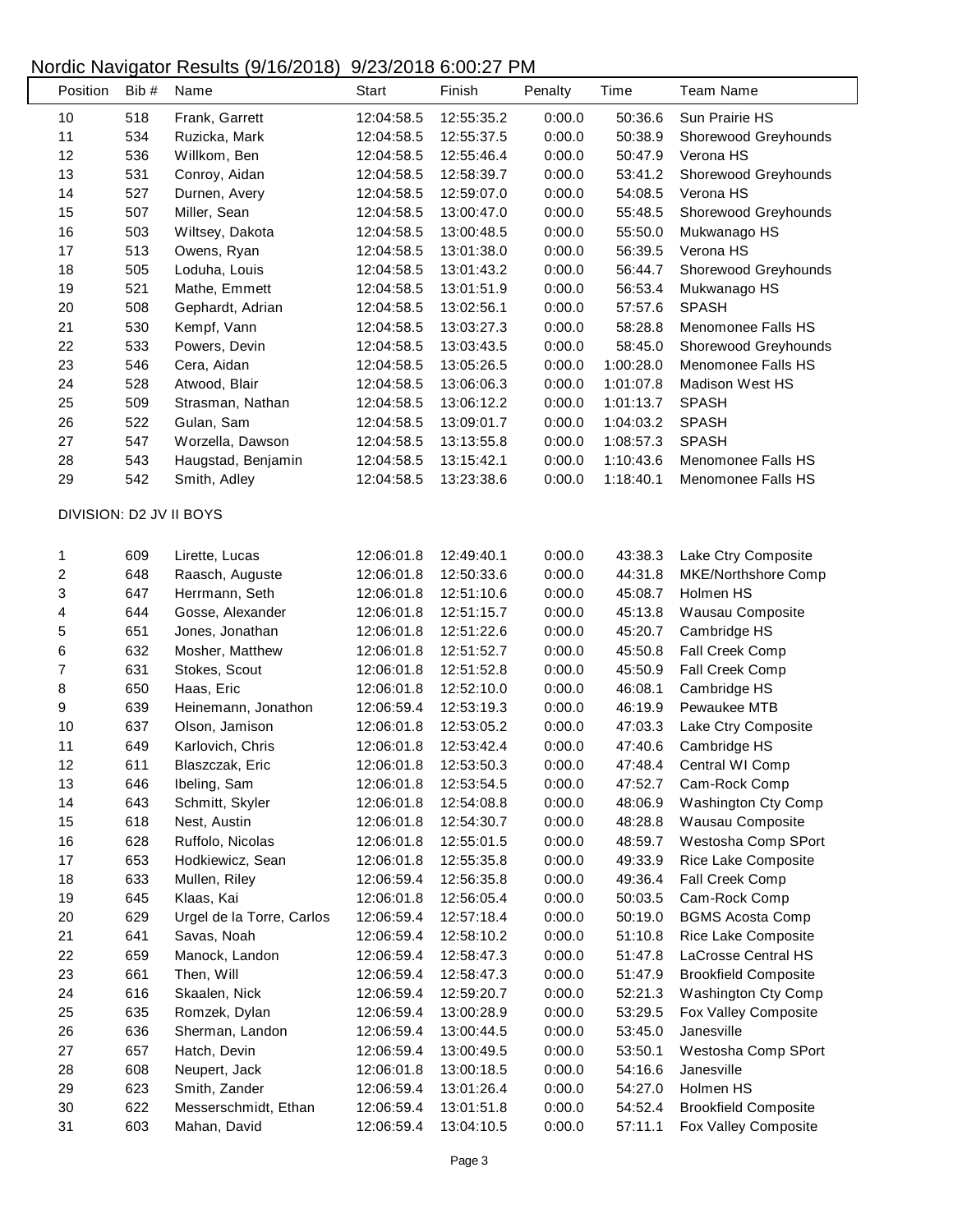## Nordic Navigator Results (9/16/2018) 9/23/2018 6:00:27 PM

| Position                | Bib# | Name                    | <b>Start</b> | Finish                   | Penalty | Time      | <b>Team Name</b>       |  |
|-------------------------|------|-------------------------|--------------|--------------------------|---------|-----------|------------------------|--|
| 32                      | 626  | Grasse, Oliver          | 12:06:01.8   | 13:03:35.1               | 0:00.0  | 57:33.3   | MKE/Northshore Comp    |  |
| 33                      | 668  | Schultz, Tanner         | 12:06:59.4   | 13:06:27.5               | 0:00.0  | 59:28.1   | West Bend West HS      |  |
| 34                      | 634  | Lisowe, Carson          | 12:06:59.4   | 13:06:59.0               | 0:00.0  | 59:59.6   | Fox Valley Composite   |  |
| 35                      | 627  | Gundry, Logan           | 12:06:59.4   | 13:07:10.8               | 0:00.0  | 1:00:11.4 | Fall Creek HS          |  |
| 36                      | 671  | Stecker, Adam           | 12:06:59.4   | 13:09:00.3               | 0:00.0  | 1:02:00.9 | Sauk Prairie HS        |  |
| 37                      | 677  | Wells, Larson           | 12:06:59.4   | 13:10:15.5               | 0:00.0  | 1:03:16.1 | Sauk Prairie Comp      |  |
| 38                      | 652  | Settersten, Samuel      | 12:06:59.4   | 13:12:51.5               | 0:00.0  | 1:05:52.1 | Cambridge HS           |  |
| 39                      | 662  | Snyder, Frank           | 12:06:59.4   | 13:13:07.4               | 0:00.0  | 1:06:08.0 | Fox Valley Composite   |  |
| 40                      | 670  | Fritz, Mack             | 12:06:59.4   | 13:19:49.9               | 0:00.0  | 1:12:50.5 | Fox Valley Composite   |  |
| 41                      | 673  | Almeyda, Norval         | 12:06:59.4   | 13:25:31.1               | 0:00.0  | 1:18:31.7 | MKE MTB Composite      |  |
| DIVISION: D1 FROSH BOYS |      |                         |              |                          |         |           |                        |  |
|                         |      |                         |              |                          |         |           |                        |  |
| 1                       | 844  | Bucciarelli, Nicholas   | 12:09:58.9   | 12:54:30.8               | 0:00.0  | 44:31.8   | Shorewood Greyhounds   |  |
| $\overline{\mathbf{c}}$ | 845  | Johnson, Isaac          | 12:09:58.9   | 12:55:18.8               | 0:00.0  | 45:19.8   | Hmschl Ath Wksha Cty   |  |
| 3                       | 840  | Davies, Raife           | 12:09:58.9   | 12:56:11.1               | 0:00.0  | 46:12.1   | Lake Mills HS          |  |
| 4                       | 848  | Kotz, Ellison           | 12:09:58.9   | 12:56:42.4               | 0:00.0  | 46:43.4   | Eau Claire Mem HS      |  |
| 5                       | 835  | Sizer, Thomas           | 12:09:58.9   | 12:56:48.2               | 0:00.0  | 46:49.2   | Eau Claire Mem HS      |  |
| 6                       | 812  | Maes, Dylan             | 12:09:58.9   | 12:57:33.0               | 0:00.0  | 47:34.1   | <b>Madison West HS</b> |  |
| $\overline{\mathbf{7}}$ | 834  | Shanks, Jake            | 12:09:58.9   | 12:58:17.6               | 0:00.0  | 48:18.7   | Hmschl Ath Wksha Cty   |  |
| 8                       | 827  | Griswold, Kyle          | 12:09:58.9   | 12:58:22.7               | 0:00.0  | 48:23.7   | Shorewood Greyhounds   |  |
| 9                       | 832  | Whitefeather, Siris     | 12:09:58.9   | 12:58:41.4               | 0:00.0  | 48:42.4   | <b>SPASH</b>           |  |
| 10                      | 818  | Burdeen, Max            | 12:09:58.9   | 12:58:49.5               | 0:00.0  | 48:50.5   | <b>Madison West HS</b> |  |
| 11                      | 811  | Perry, Conner           | 12:09:58.9   | 12:59:17.8               | 0:00.0  | 49:18.8   | La Crosse Logan HS     |  |
| 12                      | 821  | Esterle, Stephen        | 12:09:58.9   | 13:01:43.4               | 0:00.0  | 51:44.5   | Menomonee Falls HS     |  |
| 13                      | 831  | Volm, Jack              | 12:09:58.9   | 13:03:44.7               | 0:00.0  | 53:45.7   | <b>SPASH</b>           |  |
| 14                      | 843  | Neinast, Kason          | 12:09:58.9   | 13:03:54.9               | 0:00.0  | 53:55.9   | Marshfield             |  |
| 15                      | 841  | Kern, Preston           | 12:09:58.9   | 13:05:45.6               | 0:00.0  | 55:46.7   | Lake Mills HS          |  |
| 16                      | 842  | Ellison, Otto           | 12:09:58.9   | 13:07:44.1               | 0:00.0  | 57:45.2   | <b>Madison West HS</b> |  |
| 17                      | 822  | Kilbourn, Aidan         | 12:09:58.9   | 13:08:44.9               | 0:00.0  | 58:45.9   | Menomonee Falls HS     |  |
| 18                      | 847  | Bub, Cameron            | 12:09:58.9   | 13:10:08.8               | 0:00.0  | 1:00:09.8 | Sun Prairie HS         |  |
|                         | 839  | Iggulden, Kenneth       |              |                          | 0:00.0  | 1:00:24.5 | Sun Prairie HS         |  |
| 19                      | 800  | Klein, Weston           | 12:09:58.9   | 13:10:23.5<br>13:11:53.1 |         | 1:01:54.1 |                        |  |
| 20                      |      |                         | 12:09:58.9   |                          | 0:00.0  |           | Lake Mills HS          |  |
| 21                      | 808  | Siefert, Kyle           | 12:09:58.9   | 13:15:12.0               | 0:00.0  | 1:05:13.1 | <b>Rhinelander HS</b>  |  |
| 22                      | 802  | Weber, Ash              | 12:09:58.9   | 13:19:04.2               | 0:00.0  | 1:09:05.2 | Madison West HS        |  |
| 23                      | 833  | Gorectke, David         | 12:09:58.9   | 13:28:52.6               | 0:00.0  | 1:18:53.7 | Hmschl Ath Wksha Cty   |  |
| 24                      | 830  | Berry, Stanley          | 12:09:58.9   | 14:07:00.0               | 0:00.0  | 1:57:01.0 | Shorewood Greyhounds   |  |
|                         |      | DIVISION: D2 FROSH BOYS |              |                          |         |           |                        |  |
| 1                       | 944  | Craig, Jakob            | 12:11:58.6   | 12:54:22.7               | 0:00.0  | 42:24.0   | Rhinelander NW Comp    |  |
| $\overline{\mathbf{c}}$ | 941  | Smith, Therin           | 12:11:58.6   | 12:54:34.9               | 0:00.0  | 42:36.3   | LaCrosse Central HS    |  |
| 3                       | 949  | Carlson, Kade           | 12:11:58.6   | 12:55:47.7               | 0:00.0  | 43:49.0   | Hayward HS             |  |
| 4                       | 943  | Wrightsman, Riley       | 12:11:58.6   | 12:55:47.7               | 0:00.0  | 43:49.1   | MKE MTB Composite      |  |
| 5                       | 934  | Marks, Drake            | 12:11:58.6   | 12:56:37.1               | 0:00.0  | 44:38.4   | Hayward HS             |  |
| 6                       | 937  | Hankes, Jackson         | 12:11:58.6   | 12:57:55.2               | 0:00.0  | 45:56.6   | Janesville             |  |
| $\overline{\mathbf{7}}$ | 950  | Martin, Alex            | 12:11:58.6   | 12:58:26.0               | 0:00.0  | 46:27.4   | Westosha Comp NPier    |  |
| 8                       | 948  | Wateski, Gavin          | 12:11:58.6   | 12:59:13.0               | 0:00.0  | 47:14.4   | Holmen HS              |  |
| 9                       | 930  | Buske, Owen             | 12:11:58.6   | 12:59:13.4               | 0:00.0  | 47:14.7   | Madison East HS        |  |
| 10                      | 970  | Buchanan, Connor        | 12:11:58.6   | 12:59:56.8               | 0:00.0  | 47:58.2   | Westosha Comp SPort    |  |
| 11                      | 903  | Garner, Caleb           | 12:11:58.6   | 13:00:56.8               | 0:00.0  | 48:58.2   | Green Bay Composite    |  |
| 12                      | 940  | Oeltjen, Rabe           | 12:11:58.6   | 13:01:35.1               | 0:00.0  | 49:36.5   | LaCrosse Central HS    |  |
| 13                      | 918  | Faust, Parker           | 12:11:58.6   | 13:01:35.3               | 0:00.0  | 49:36.6   | Wausau East            |  |
| 14                      | 945  | Spangenberg, Michael    | 12:11:58.6   | 13:02:40.5               | 0:00.0  | 50:41.8   | West Bend West HS      |  |
|                         |      |                         |              |                          |         |           |                        |  |

 $\overline{\phantom{a}}$